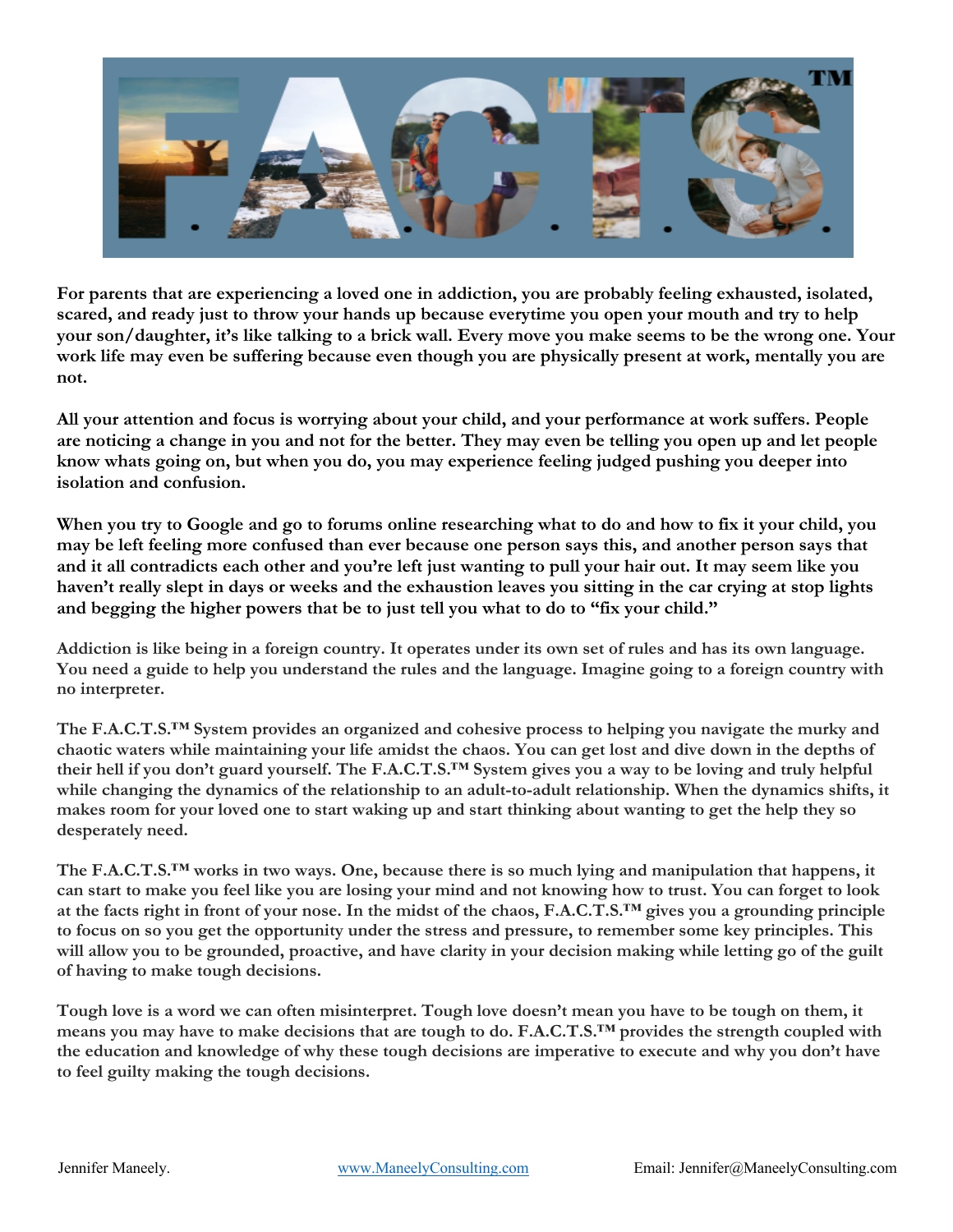# **F.A.C.T.S.™**

# **Face Reality:**

**You can often get caught in the addict's manipulation and lies to the point you can't trust anyone, including yourself. Face reality looks at the victimhood addicts experience, how to fight against manipulation, and start learning to trust that inner voice and intuition again. It also faces those harsh truths that you need to face to genuinely start empowering yourself to start taking back control over your life again.** 

### **Assess your situation:**

**Are you investing in your child's future? Or are you unintentionally contributing to your child's substance abuse? Addicts are creative and can pretty much convert anything into cash. Understanding the rules of addiction and the financial aspects can help you not unintentionally contribute to their drug/alcohol abuse. It is important to step back and look at the dynamics of your relationship and focus on what has worked, and what hasn't. And let go of the things that don't work.** 

## **Commit to Yourself:**

**There are many tough choices, decisions, feelings, and a level of awareness you need to truly help a person with substance abuse issues. There is a level of commitment required to continue to face reality and focus on the self-awareness aspects that can be necessary to maintain sanity throughout having an addict as a child. Even though you often put your child first, when you lose the ability to take care of yourself emotionally, physically, spiritually, and mentally, the whole family suffers. "Commit to yourself" is a promise you will put your needs first so you can really focus on helping your loved one. Grounded, proactive, and thoughtful decisions require sleeping right, eating right, allowing yourself to be happy, and maintaining your life outside of your child. I know this sounds hard; it doesn't happen overnight. It requires commitment and selfawareness.**

# **Think->Respond**

**Setting proactive boundaries is essential to supporting the addict with becoming willing to choose life. Knowing how to set AND defend those boundaries can make the difference between life and death. Most importantly, it's imperative you set boundaries from your foundation. You also have to be able to set boundaries you are willing to defend. That's why thinking about your boundaries instead of setting reactive boundaries from an emotional place will make a huge difference.** 

#### **Show Love**

**More than anything, you want to be there for your child. You love them no matter what you do. There are complicated dynamics that go into a parent/child relationship. They get even more complicated when addiction is involved. Understanding how to communicate through the substance abuse can change the way addict behaves and how they think of themselves. So much destruction and chaos can happen, anger and resentments stay at the surface of the relationship, but it's important the addict knows that you still believe in them. Showing love and communicating love so the addict can hear the you can make a significant impact on believing enough in themselves that they can get better.**